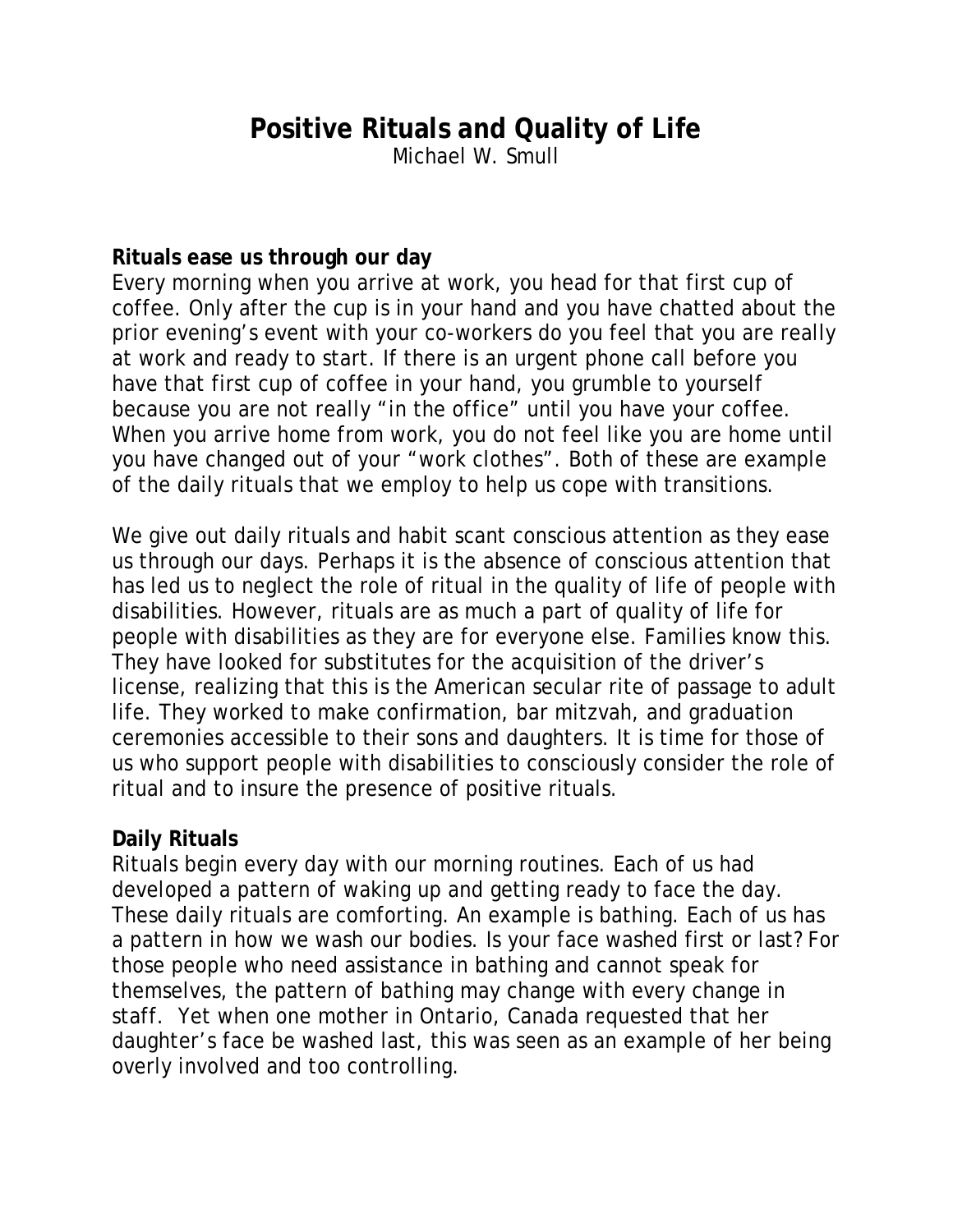"John" (who was learning how to do "essential lifestyle planning") was sharing the person centered plan done on himself. He noted that he gets up slowly in the morning and does not want bright lights, loud music, or perky people around him until he has had his first cup of coffee. He described his fiancé as one of those perky morning people who bounce out of bed ready to go at full speed. Their accommodation is that she leaves the bedroom and is perky elsewhere. Because they respect and love each other, their incompatible morning rituals are accomplished without intruding on each other. Supporting the daily coping rituals of people with disabilities begins with paying attention to the personalities of those we support. Many direct care staff can tell you how they already do this, but the absence of sanction from professionals means that rituals that are supported today may be seen as non-compliant behavior tomorrow.

## **Maintaining and building rituals**

In Rituals for our Times, Imber-Black and Roberts describe the importance and nature of rituals for all of us. They note that: "Daily rituals define the boundary between the family and the outside world". They include all of the important minutia of our lives at home. Common rituals around food include: the times at which we eat; what food is served on special occasions; where does each person sit at the table; and if we watch TV while we eat. These reflect our current preferences and our histories. Every time new people come into a home we need to remember that they bring their preferences and history with them. In houses owned or rented by the service provider, the rituals are often those of the staff and change as staff-turn over. Where people have spent decades in institutions, they may not have any rituals that work in small settings. People with disabilities and staff who come from families rich in positive rituals can help to create new rituals in the homes in which they live. However, systematic efforts to discover, build, and sustain these rituals are required.

Our efforts need to begin with these daily rituals. We have found that some of the people referred to us because of "non-compliant" or aggressive behavior simply have daily rituals that were not recognized. Our obsessions with implementing program plans and continuous training have resulted in our ignoring, suppressing, and trying to replace rituals that are positive, individual adaptations to the rhythms of daily life. Once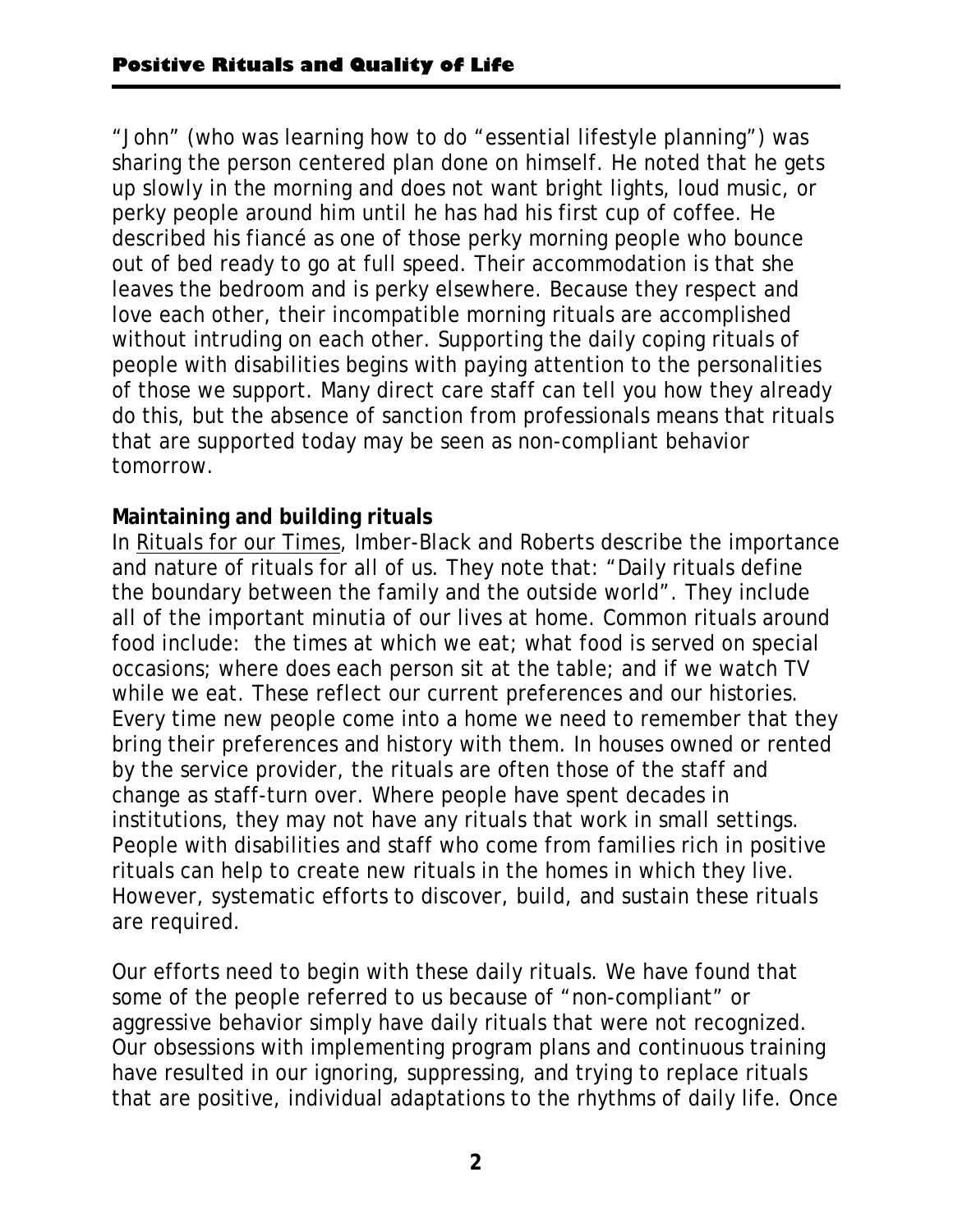the issues are seen in this context, staff were able to accommodate the positive ritual of the individual within program schedule requirements and offer training as it made sense.

Beyond the daily rituals there are others that also deserve our attention. The topography that Imber-Black and Roberts uses divides rituals into those that express "relating, changing, healing, believing, and celebrating" (p. 56). To consider the significance of these we need only look to the importance of Sundays in our own pattern of rituals. For some of us, Sunday's are days of spiritual renewal and relating to those who share out faith. For others Sunday is the day when you not only sleep late, but once you are awake you pad around in the sleeping garb well into the afternoon. During football season, Sundays are the day when family and friends get together to yell at the television set. The Sunday rituals of each home should be the rituals of the people who live there and not subject to the vagaries of changing staff.

# **Rituals of comfort**

We also need to remember that some rituals are rituals of comfort. We have sets of behaviors that we use to help us feel better when the "slings and arrows of outrageous fortune" strike us. After a bad day at work, we will say to our partner: "I do not want to do the chores planned for this evening. I had a really bad day at work. Let's go out for dinner or the movies instead." We say this even when it was our behavior that resulted in the bad day at work. If you are someone with a disability who goes to a day program it is not unknown to have your day program counselor call your residential counselor and say: "He was really bad at this day program, do not let him have any privileges at home tonight." We need to ask ourselves why there is a saying among self-advocates that goes: "Never tell them what you like because they will make you earn it. Never tell them what you dislike because they will do it to you when you are bad."

### **Rituals and relationship**

As we look at supporting people in their communities, we need to remember that much of the richness of "community" comes form the relationships that we have and the rituals that celebrate and build those relationships. Despite of its central function, the role of ritual is rarely discussed. In our rapidly changing, mobile, and fragmented society,